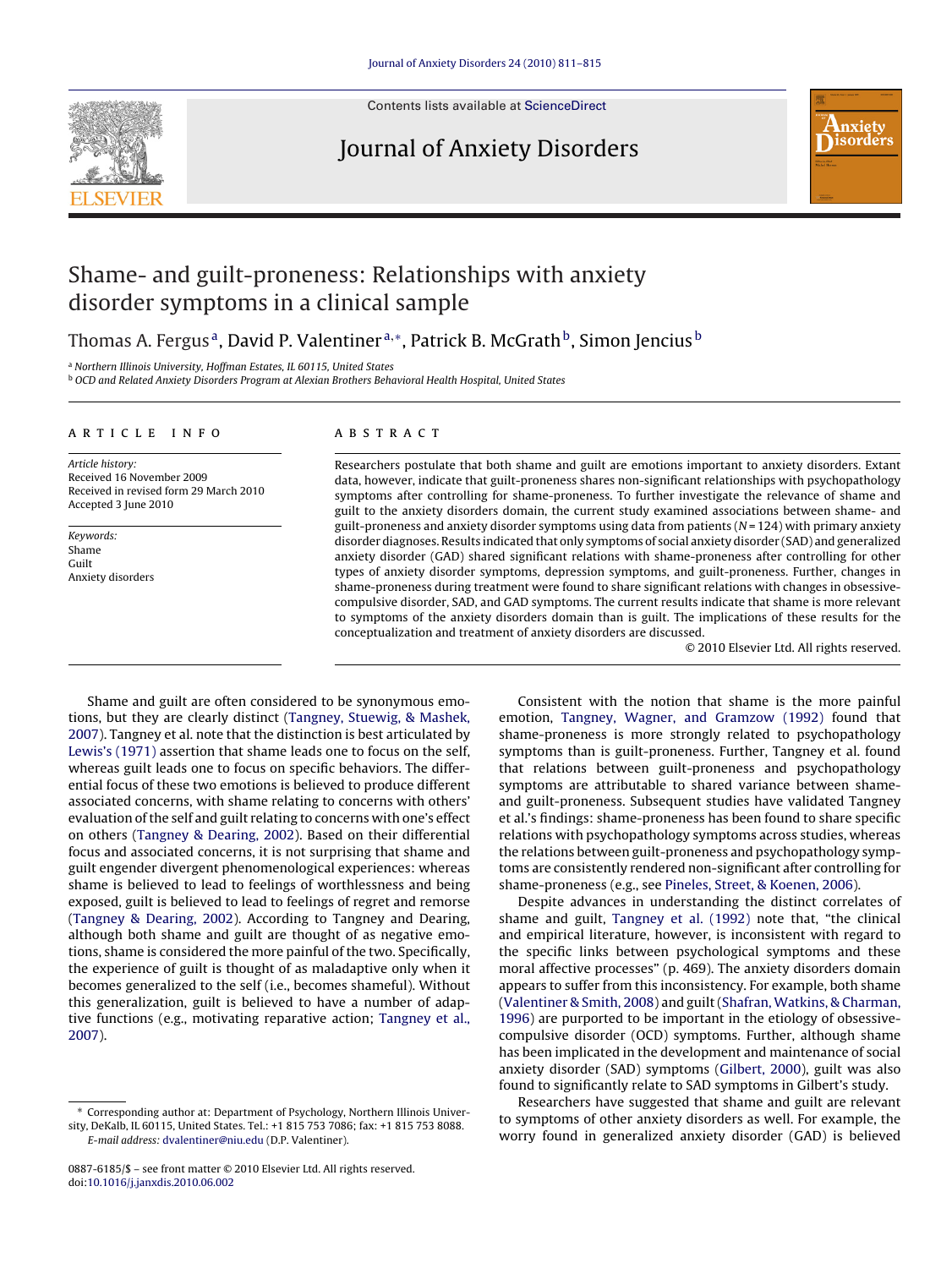to function, in part, as a way for one to reduce feelings of guilt ([Freeston, Rheaume, Letarte, Dugas, & Ladouceur, 1994\).](#page--1-0) However, researchers have suggested that feelings of shame might represent a reason why individuals worry as well [\(Gosselin et al.,](#page--1-0) [2003\).](#page--1-0) Further, shame surrounding the potential consequences of panic attacks (e.g., social humiliation) might be important in the catastrophic misinterpretations of body sensations seen in panic disorder (PD) [\(Austin & Richards, 2001\).](#page--1-0) The role of shame in PD symptoms, though, has not received extensive empirical investigation and no known studies have examined the relation between guilt and PD symptoms.

In sum, the extant literature regarding the relevance of shame and guilt to symptoms within the anxiety disorders domain is not clearly specified. In particular, because guilt-proneness per se is purported to share no relation with psychopathology symptoms [\(Tangney et al., 1992\),](#page--1-0) it is surprising that guilt is believed to be important in the development and maintenance of symptoms across many anxiety disorders. The primary purpose of the current study was thus to examine relationships of shame- and guilt-proneness with anxiety disorder symptoms using a clinical sample. Given [Tangney et al.'s \(1992\)](#page--1-0) assertion that more research is needed to examine the specific links between shame and guilt and psychopathology symptoms, relationships of shameand guilt-proneness with various anxiety disorder symptoms were examined controlling for other anxiety disorder symptoms and the other proneness dimension (i.e., shame- or guilt-proneness). To address concerns that relations between anxiety disorder symptoms and shame and guilt might simply be attributable to the symptom overlap between depression and anxiety disorders (e.g., [Mineka, Watson, & Clark, 1998\),](#page--1-0) and because shame and guilt appear relevant to depression as well [\(Gilbert, 2000\),](#page--1-0) depression symptoms were also controlled for in these analyses.

Following from [Tangney et al. \(1992\),](#page--1-0) shame-proneness was expected to emerge as the emotion more relevant to anxiety disorder symptoms relative to guilt-proneness. Thus, none of the correlations between the anxiety disorder symptoms and guiltproneness were predicted to be significant after controlling for the other anxiety disorder symptoms, depression symptoms, and shame-proneness. Because shame is implicated in the development of symptoms across the anxiety disorders domain, tests regarding the specific associations between shame-proneness and anxiety disorder symptoms were considered exploratory in nature. In addition, the current study examined the relationships between changes in shame- and guilt-proneness with changes in the assessed anxiety disorder symptoms. Based on the idea that shame might decrease with psychopathology symptoms during the course of treatment [\(Pineles et al., 2006\),](#page--1-0) we predicted that changes in shame-proneness, but not guilt-proneness, would share significant relationships with changes in the assessed anxiety disorder symptoms.

#### **1. Method**

#### 1.1. Participants

Participants were 127 patients in an intensive outpatient anxiety disorder treatment program. The primary diagnosis for these patients was an anxiety disorder, and it was unaccompanied by diagnoses of psychotic disorder or an active (untreated) substance use disorder. The sample was 54% female ( $n = 68$ ) and 95% Caucasian/White ( $n = 120$ ). The mean age was 29.2 ( $SD = 13.8$ ; range from 13 to 77) years.

Fifty-three (41.7% of total sample) participants received a primary diagnosis of OCD, 25 (19.6% of total sample) participants received a primary diagnosis of SAD, 28 (22.0% of the total sample) participants received a primary diagnosis of PD, and 18 (14.2% of the total sample) participants received a primary diagnosis of GAD. Three participants (2.4% of the total sample) received a primary diagnosis of Anxiety Disorder–Not Otherwise Specified and were removed from subsequent analyses. Many of the remaining 124 ( $n = 58$ ; 46.8%) participants were diagnosed with multiple disorders. The presence of multiple diagnoses did not differ as a function of primary diagnosis  $\chi^2(4)$ =7.46, ns], and the most common additional diagnoses were major depressive disorder  $(n = 16)$ , GAD  $(n = 10)$ , OCD  $(n = 9)$ , SAD  $(n = 9)$ , and PD  $(n=7)$ .

#### 1.2. Measures

A pre-treatment questionnaire packet completed by participants included a demographic questionnaire. The following measures were completed at both pre- and post-treatment. Shameand guilt-proneness were assessed using the Test of Self-Conscious Affect (TOSCA; [Tangney, Wagner, & Gramzow, 1989\).](#page--1-0) The TOSCA is a 15-item measure believed to assess proneness to shame, guilt, externalization, detachment, and pride. The shame- and guiltproneness scales – the TOSCA scales of interest in the present study showed good internal consistency at pre- (shame-proneness: Cronbach's  $\alpha$  = .82; guilt-proneness:  $\alpha$  = .76) and post-treatment (shame-proneness:  $\alpha$  = .84; guilt-proneness:  $\alpha$  = .81).

OCD symptoms were assessed with the Obsessive-Compulsive Inventory–Revised (OCI-R; [Foa et al., 2002\).](#page--1-0) The OCI-R is an 18-item measure purported to assess OCD symptoms across six dimensions: washing, obsessing, ordering, checking, neutralizing, and hoarding. The OCI-R demonstrated good internal consistency at both pre-  $(\alpha = .92)$  and post-treatment ( $\alpha = .93$ ).

SAD symptoms were assessed with the Social Interaction Anxiety Scale (SIAS; [Mattick & Clark, 1998\).](#page--1-0) The SIAS is a 20-item measure believed to assess cognitive, affective, and behavioral reactions to social interactions. The SIAS demonstrated good internal consistency at pre- ( $\alpha$  = .96) and post-treatment ( $\alpha$  = .94).

PD symptoms were assessed with the Panic and Agoraphobia Scale (PAS; [Bandelow, 1999\).](#page--1-0) The PAS is a 13-item measure purported to assess panic attacks (frequency, severity, and duration), agoraphobia, anticipatory anxiety, disabilities, and worry about health. The PAS demonstrated good internal consistency at pre-  $(\alpha = .89)$  and post-treatment ( $\alpha = .88$ ).

GAD symptoms were assessed with the Penn State Worry Questionnaire (PSWQ; [Meyer, Miller, Metzger, & Borkovec, 1990\).](#page--1-0) The PSWQ is a 16-item measure hypothesized to assess the tendency to engage in excessive and uncontrollable worry. The PSWQ demonstrated good internal consistency at pre-  $(\alpha = .90)$  and posttreatment ( $\alpha$  = .93).

Depression symptoms were assessed with the Beck Depression Inventory (BDI; [Beck, Ward, Mendelsohn, Mock, & Erbaugh, 1961\).](#page--1-0) The BDI is a 21-item measure believed to assess the intensity of depression symptoms. The BDI demonstrated good internal consistency at pre- ( $\alpha$  = .88) and post-treatment ( $\alpha$  = .90).

#### 1.3. Procedure

Participants completed pencil-and-paper questionnaires at the time of their initial assessments (i.e., pre-treatment), during which eligibility for treatment was determined. They also completed questionnaires at the time of termination (i.e., during or just before the final treatment session; post-treatment). Diagnoses were based upon the Mini International Neuropsychiatric Interview (MINI; [Sheehan et al., 1998\).](#page--1-0) The MINI is a structured clinical interview used to assess 17 Axis I disorders. The MINI was administered by master and doctoral level clinicians who had prior experience in